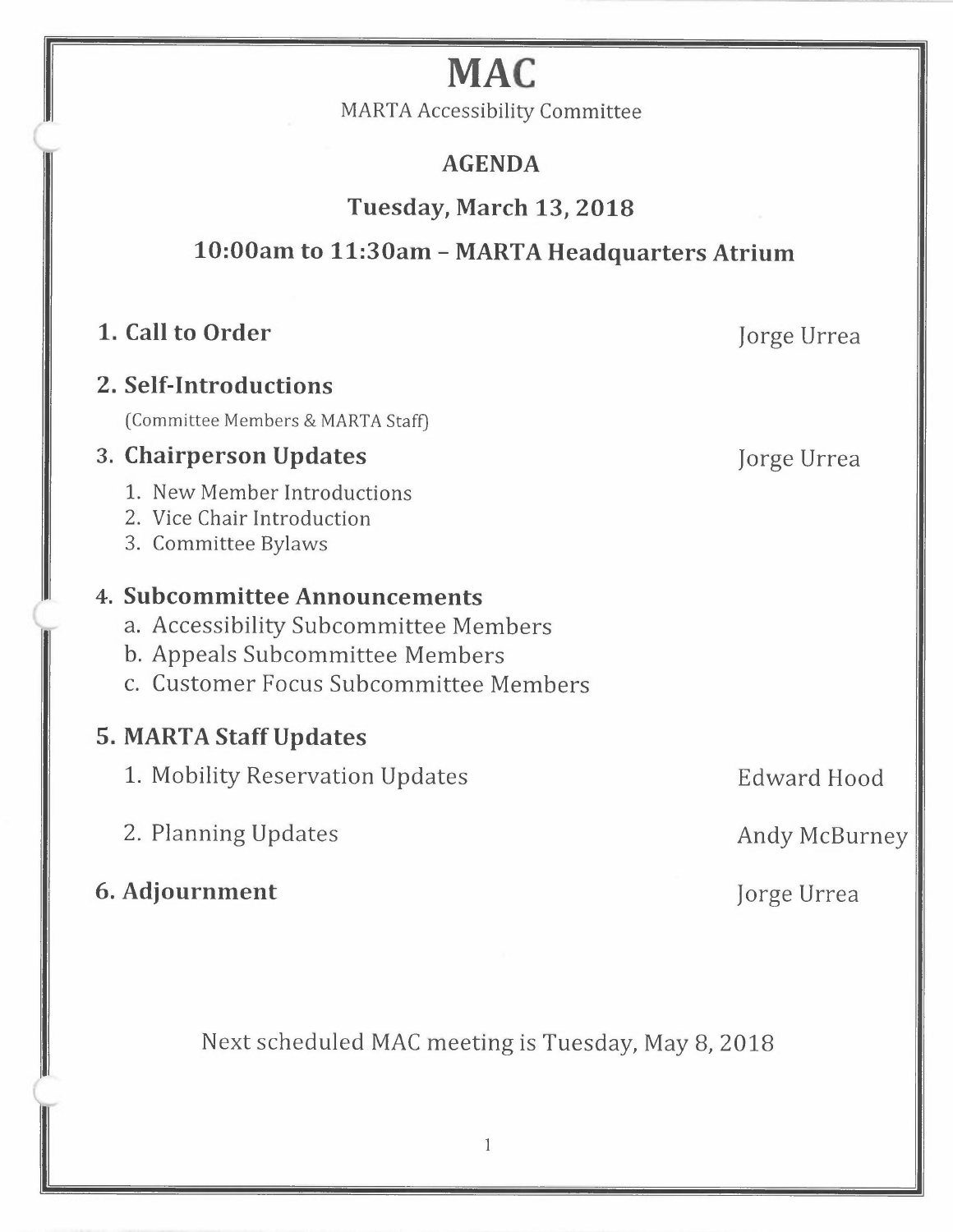#### **MINUTES**

#### **Meeting of the MART A Accessibility Committee March 13, 2018**

The Committee members of the MARTA Accessibility Committee held a meeting on March 13, 2018 at 10:00 a.m. in the Atrium on the 1<sup>st</sup> Floor of the MARTA Headquarters Building, 2424 Piedmont Road, N.E., Atlanta, Georgia.

#### **MAC Members in Attendance:**

Jorge Urrea - Chairperson Leonard Stinson - Vice Chairperson & Accessibility Chairperson Robert Smith-Appeals Chairperson Kay Sibetta - Customer Focus Chairperson Dr. Brad Fain Mark Gasaway Robert Lossie Monica Manns Sandra Owen Jimmy Peterson Brent Reynolds

#### **Interpreters & Captionist in Attendance:**

Susan Holly – Interpreter Leah Rushing - Interpreter Crystal - Interpreter Holly McKay - Captionist

#### **MARTA Staff in Attendance:**

David Scarbor - Diversity & Inclusion Tonya Allen - Diversity & Inclusion Roosevelt Stripling - Mobility Edward Hood - Mobility Donna DeJesus - Customer Care Center LaHoya Blount - Customer Care Center Toni Thornton - Planning Andy McBumey - Planning

#### **Visiting Public in Attendance:**

There were no members of the public I attendance.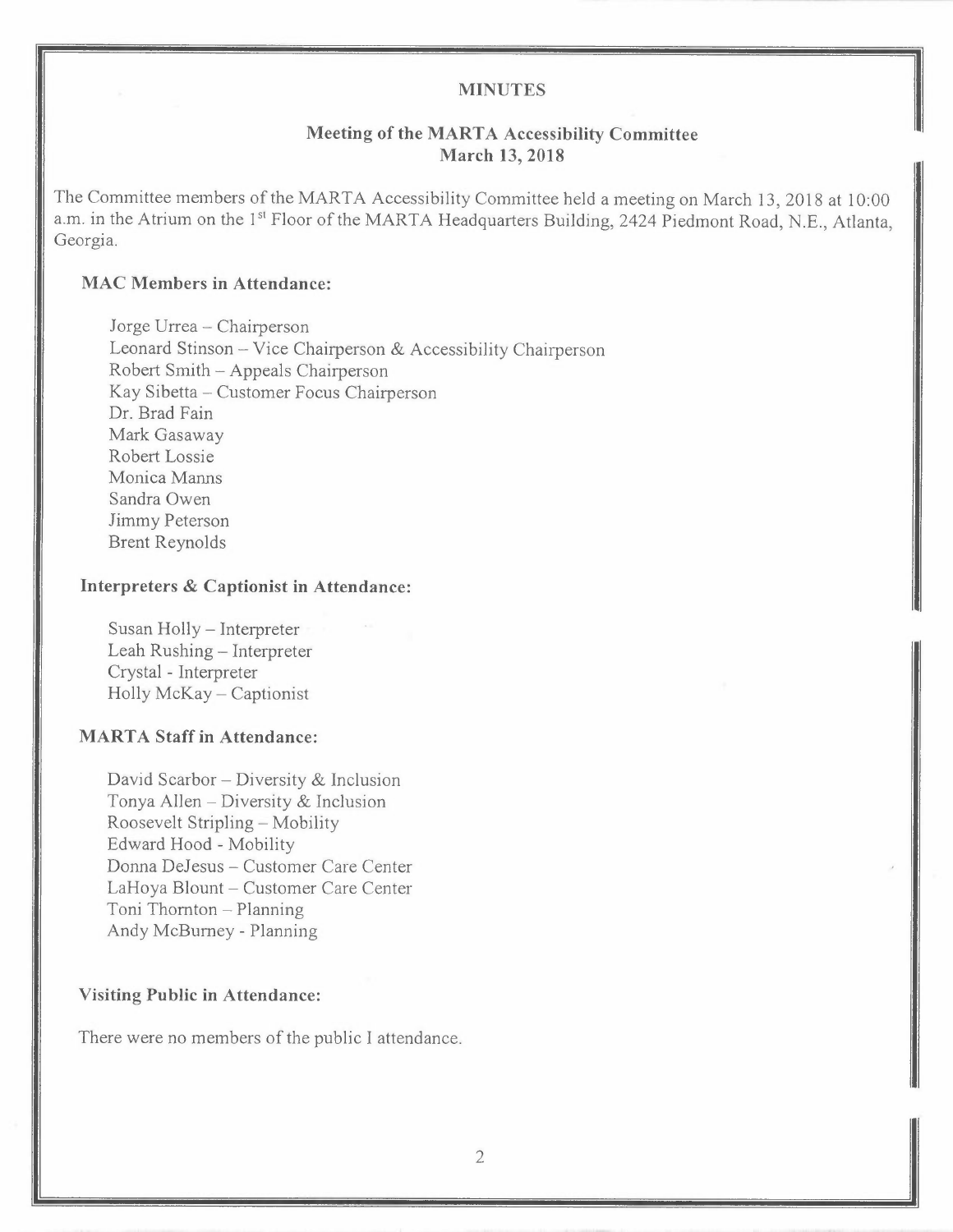#### **Call to Order**

Jorge Urrea, Chairman, called the MAC meeting to order.

#### **Introductions**

The MAC members. The MARTA Staff.

#### **Chairperson Updates**

Mr. Urrea introduced himself and had the Committee members introduce themselves and MARTA staff.

Dr. Goode welcomed everyone and called for the new Committee members to introduce themselves and tell a little about themselves. Sandra Owen and Robert Lossie made additional introductions.

Mr. Urrea introduced Mr. Leonard Stinson as the new Committee Vice Chair and allowed him to address the Committee.

Mr. Robert Smith arrived and took his place among the Committee and made his introduction to the Committee.

Mr. Urrea opened the floor for a discussion of the update Committee Bylaws. Dr. Goode called for a motion to approve the discussion and it was motioned and sectioned. Ms. Owen stated that she disagreed with the changing of the title from Bylaws to Charter and the change which decreased the required number of members required for a quorum. Dr. Goode stated that the argument had previously been made to restore the document title to Bylaws and it shall be done.

Mr. Reynolds stated that he agrees with Ms. Owen's recommendation to restore the quorum to 50% of the membership plus 1. Dr. Goode called for a motion for the title to be restored to Bylaws and a quorum to 50% plus 1 and asked if Ms. Owens would like to make a motion. It was motioned and seconded. Dr. Goode called for a vote and the vote was unanimous.

#### **Subcommittee Announcements**

Mr. Urrea made introductions of new Subcommittee Chairs and allowed them to make a brief statement.

- Mr. Leonard Stinson, Chair of the Accessibility Committee
- Mr. Robert Smith, Chair of the Appeals Committee
- Ms. Kay Sibetta, Chair of the Customer Focus Committee.

Dr. Goode stated that the MARTA board member Dr. Roberta Abdul-Salaam will probably attend the next Committee meeting.

### **MARTA Staff Updates**

Mr. Urrea introduced Mr. Edward Hood of the MARTA Mobility Over Sight Committee. Mr. Hood stated that the Mobility Reservation Center has a new Supervisor, Ms. Roncherika Cox and that the center is fully staffed with 16 agents. As a result, the KPis have improved.

The implementation of the Interactive Voice Response (IVR) system was successful and the customer response and feedback has been favorable. The IVR system allows customers to make reservations on line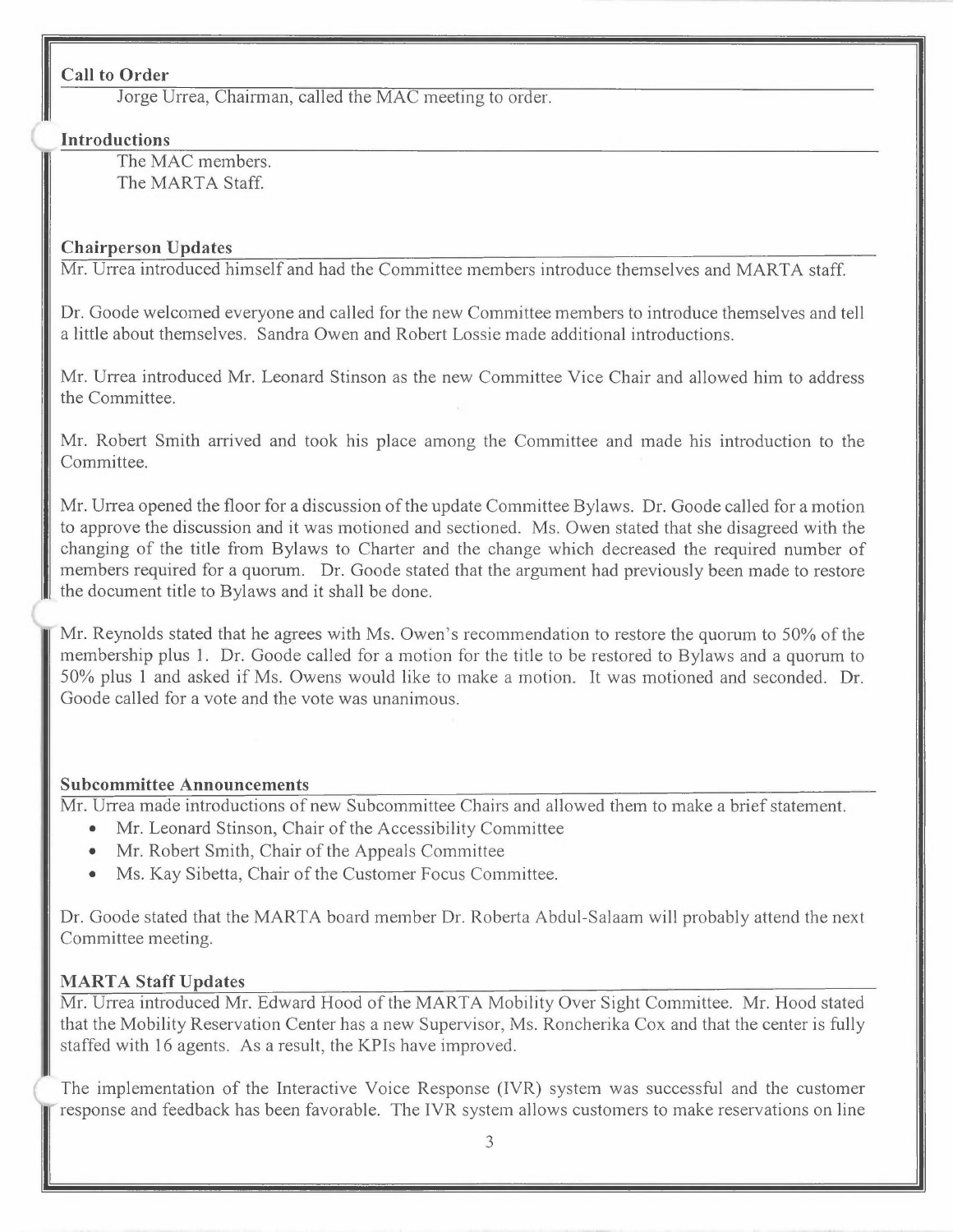and the system send them reminders of their schedule trips, via email, voicemail or text. Mr. Hood opened the floor to questions and comments.

Question: Mr. Stinson asked if the IVR was to improve On Time Performance. Response: Mr. Hood stated, yes.

Question: What is the percentage of the improvement? Response: Mr. Hood stated that he did not have those number with him today.

Question: Ms. Owen stated that the KPI information is listed on the itmarta.com website, but it is only updated every 3months. She asked if it can be updated more frequently and for more information about how the IVR works.

Response: Mr. Hood stated that there were 29 customers involved in test piloting and that the system recently went live for all customers and is still in the beginning stages of usage. He stated that he will look into the matter of the KPI information being posted every 3 months.

Question: Ms. Owen asked, how many trips were looked at during this test pilot. Response: Mr. Hood stated that he did not have any of those number in front of him at this time.

Question: Mr. Reynolds stated that it would be nice to be able to receive the alert via his cell phone instead of his home phone.

Response: Mr. Hood stated that he can call in and have his client file adjusted so that the messages come to his cell phone.

Question: Ms. Manns asked how Jong was the pilot program testing before the system went live. Response: Mr. Hood stated about 30 days.

Question: Ms. Manns asked how many people are currently in the program, utilizing the service and what is the diversity makeup.

Response: Mr. Hood stated about 500 used it this morning and that he did not have any diversity statics at this time and that he would share this information at a later date.

Question: Mr. Stinson asked how will you be using the information collected. Response: The information is used for the customer experience. I will have to find out the specifics for you.

Question: Ms. Owen asked how the communication from the driver to the system lets the customer know that the vehicle is on time, 20 minutes out. Response: The system uses GPS.

Mr. Urrea thanked Mr. Hood & introduce Mr. Andy McBurney from the planning department. Mr. McBurney went over the service changes scheduled to go into effect on Saturday, April 14, 2018. He stated that the additional service changes scheduled for this year will occur in August and December. Mr. McBumey provided a brief description of the service changes and then opened the floor for questions and comments.

Question: Mr. Lossie stated that he experienced a Jong wait for a bus on Piedmont Rd and when the bus arrived there were 3 buses back to back all heading to the rail station. He asked if the operators were to correct this spacing issue before leaving the station, because in this instant, they did not. Response: That is a question for operations to address. I am unsure of the procedure in place for bus bunching.